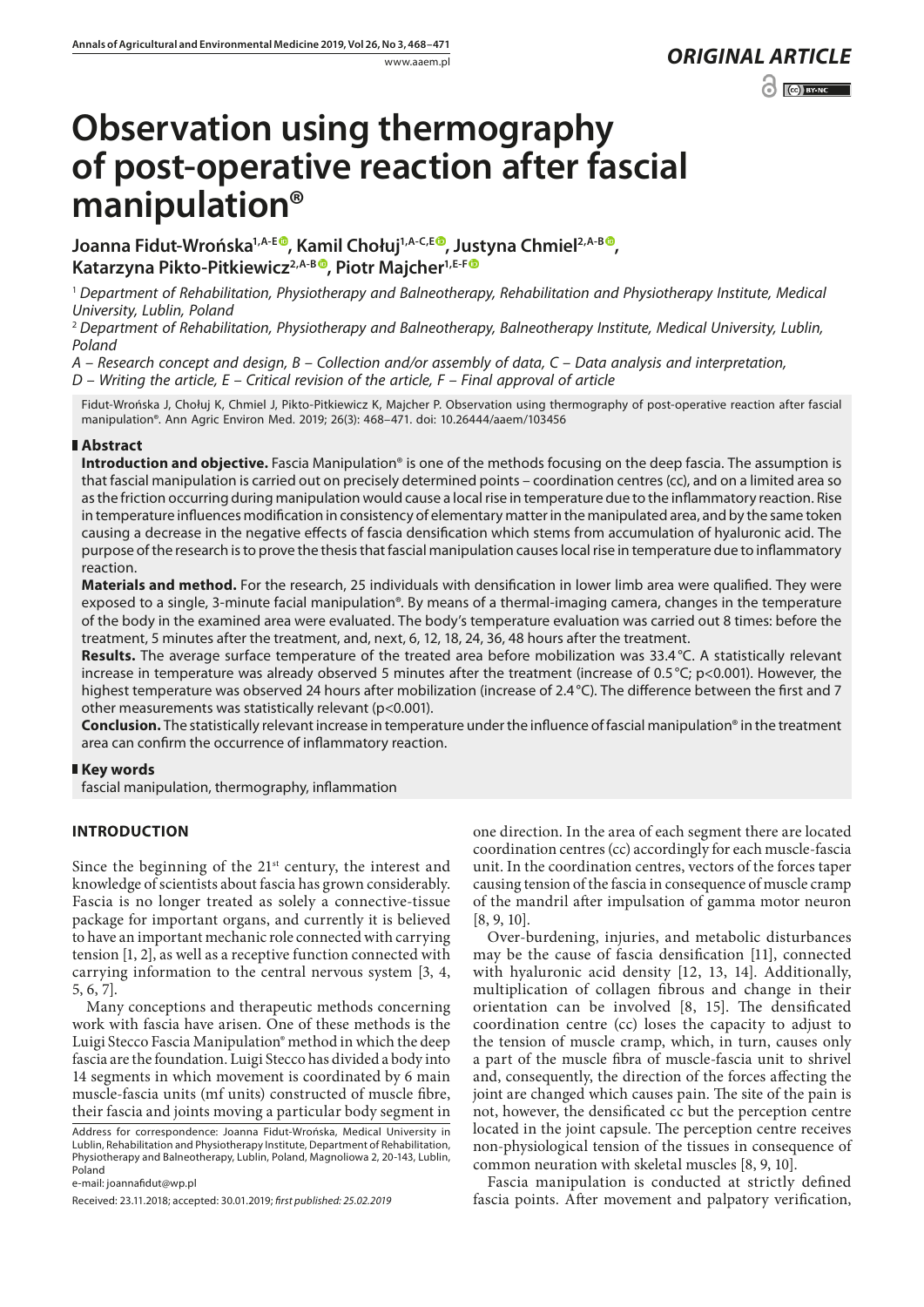Joanna Fidut-Wrońska, Kamil Chołuj, Justyna Chmiel, Katarzyna Pikto-Pitkiewicz , Piotr Majcher . Observation using thermography of post-operative reaction …

receiving the most active points of cc (coordination centre) of the common plane, and balancing it with the points of the antagonistic plane, takes place [8, 9]. Fascia manipulation causes shift of friction into heat and creates inflammation in the manipulated site and this, in consequence, leads to modification of the consistency of the primary substance [8, 11, 16].

Non-contact computer thermographyis the best thermalimaging method which has been in use since the 1950s in various branches of medicine. Thermal-imaging enables visualization of infrared radiation invisible to the human eye, and can therefore be used to obtain information about the physiological and pathological processes in the human body which reflect local and global changes in temperature.

#### **OBJECTIVE**

The aim of the research was observation with the use of thermography of postoperative reaction after fascial manipulation® to prove the thesis that fascial manipulation causes a local rise in temperature resulting from inflammatory reaction.

#### **MATERIALS AND METHOD**

The research was conducted at the turn of June – July in 2018. For the research, 25 individuals with densification in the lower limb area (gemo segment), without pain in the lower limb, were qualified. Three subjects were excluded from the study due to the lack of dentistification in the knee. The participating individuals were exposed to a single, 3-minute manipulation according to Luigi Stecco's conception [8, 17]. The manipulation was carried out by a certified therapist in the fascia manipulation method® (J. F-W). The Bioethics Committee approved the research (KE – 0254/170/2018), all participants provided informed consent to take part in the research.

By means of thermal-imaging camera model E60, changes in body temperature of the examined area were evaluated. Body temperature evaluation was carried out 8 times: before the treatment, 5 minutes after the treatment, and, next, 6, 12, 18, 24, 36, 48 hours after the treatment – that is, after the introduction, middle, and final hour of every phase of the treatment method for postoperative reaction (Tab. 1). In connection with the observed lack of decrease in temperature in the treatment area in relation to temperature before the manipulation, observation of 6 patients was extended to an additional survey 60 hours after the original treatment.

Thermal-imaging measurement was conducted while taking into consideration the repeatability of the climate of the evaluation. The room in which the research was conducted was air-conditioned, the temperature oscillated between 22–24 °C and air humidity between 50–55%. All external sources of heat were separated and excessive air circulation was eliminated. During registration of the thermal-imaging photographs, the camera was located 1 metre from the individual perpendicularly. Slin temperature of each individual was read from the thermogram, with a thermal-imaging camera using a software programme suitable for computer analysis of thermal-imaging images. The software enables analysing the researched surface using reading options, such as: measurement point, measurement line, measurement rectangular and measurement ellipse. On the basis of a trial reading series, in which all the software options were used, it was decided that for the research measurement, an ellipse would be the best option available in the thermal-imaging camera.

The obtained results were statistically analysed. To compare two dependant groups, the Wilcoxon pair sequence test was used. For more than two depended groups, ANOVA Friedman test and *post-hoc* test were used. A five-percent deduction error was assumed and connected with it, a p<0.05 level of weightiness indicating statistically relevant differences or relations. Statistic analyses were conducted using Statistica v. 13.0 computer software (StatSoft, Poland).

#### **RESULTS**

Study participants included 11 women and 14 men with an average age of 28, the majority of whom were urban dwellers.

The average temperature of the treated area before the manipulation was 33.4 °C. A significant increase in temperature was observed as soon as 5 min. after the start of treatment (+0.5 °C; p=0.00001), and consecutively increased, reaching its peak 24 hours after manipulation (+2.4°C). In the next 24 hours, a slow decline in the temperature was observed. The difference in the temperature in the treated area between the moment before the manipulation and every subsequent observation was statistically relevant (p=0.00001). Additional thermal-imaging measurement after 60 hours following the treatment showed that after 12 hours the temperature was still statistically high  $(+0.3 °C; p=0.02)$  (Tab. 2).

It was observed that significantly the highest increase in the temperature value was between hour 6 and hour 12 of observation (Fig. 1).

Based on the analysis of thermograms between 24 and 60 hours after manipulation, it was concluded that a significant

**Table 1.** Phases of post-treatment reaction and protocol of the conducted research

| Phases | Time                            | Description of the phase                                              | No. of the research                       | Hour    |
|--------|---------------------------------|-----------------------------------------------------------------------|-------------------------------------------|---------|
|        | $0-15$ min                      |                                                                       | I observation - before treatment          | 07.00 h |
|        |                                 | Beginning of inflammation phase                                       | Il observation - 5 min after treatment    | 07.05 h |
| Ш      | $15 \text{ min} - 12 \text{ h}$ |                                                                       | III observation - 6 h after manipulation  | 13.00 h |
|        |                                 | Increase in symptoms of inflammation: pain, oedema, loss of functions | IV observation - 12 h after manipulation  | 19.00 h |
| Ш      | $12h - 24h$                     | Peak of inflammtion                                                   | V observation – 18 h after manipulation   | 01.00 h |
|        |                                 |                                                                       | VI observation - 24 h after manipulation  | 07.00h  |
| IV     | 24h -48h                        | End of inflammation                                                   | VII observation - 36 h after manipulation | 19.00 h |
|        |                                 |                                                                       | VIII observation - 48 h after manipultion | 07.00 h |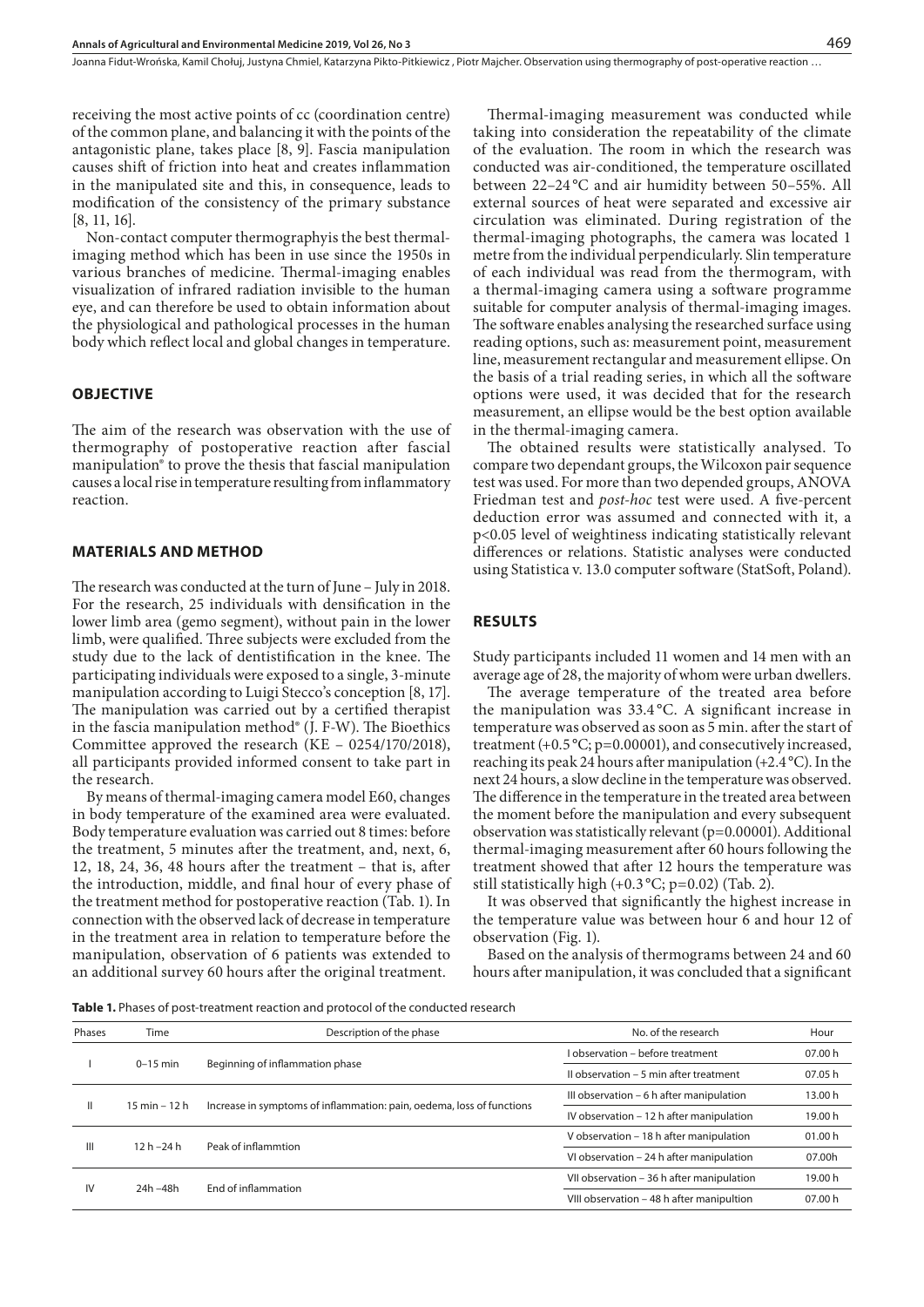Joanna Fidut-Wrońska, Kamil Chołuj, Justyna Chmiel, Katarzyna Pikto-Pitkiewicz , Piotr Majcher . Observation using thermography of post-operative reaction …

|                                          | Measurement      | Thermo<br>gram No. | M      | SD   | <b>Statistical Analysis</b>                                                                                                                                                                                                                                                                                                       |
|------------------------------------------|------------------|--------------------|--------|------|-----------------------------------------------------------------------------------------------------------------------------------------------------------------------------------------------------------------------------------------------------------------------------------------------------------------------------------|
| area (°C)<br>of treatment<br>Temperature | Before treatment |                    | 33.4   | 0.69 | Chi <sup>2</sup> <sub>ANOVA</sub> =42.45 p<0.00001<br>I vs II: $Z=4.37$ p=0.00001<br>I vs III: Z=4.37 p=0.00001<br>I vs IV Z=4.37 p=0.00001<br>$1$ vs V Z=4.37 p=0.00001<br>I vs VI: Z=4.37 p=0.00001<br>I vs VII: $Z=4.37$ p=0.00001<br>I vs VIII: $Z=4.37$ p=0.00001<br>I vs IX: $Z=2.20$ p=0.02<br>III vs IV: Z=4.29 p=0.00001 |
|                                          | 5min after       | Ш                  | $+0.5$ | 0.42 |                                                                                                                                                                                                                                                                                                                                   |
|                                          | 6h after         | Ш                  | $+1.0$ | 0.33 |                                                                                                                                                                                                                                                                                                                                   |
|                                          | 12h after        | IV                 | $+1.7$ | 0.37 |                                                                                                                                                                                                                                                                                                                                   |
|                                          | 18h after        | V                  | $+2.1$ | 0.29 |                                                                                                                                                                                                                                                                                                                                   |
|                                          | 24h after        | VI                 | $+2.4$ | 0.26 |                                                                                                                                                                                                                                                                                                                                   |
|                                          | 36h after        | VII                | $+1.6$ | 0.66 |                                                                                                                                                                                                                                                                                                                                   |
|                                          | 48h after        | VIII               | $+1.0$ | 0.70 |                                                                                                                                                                                                                                                                                                                                   |
|                                          | 60h after        | IX                 | $+0.3$ | 0.62 |                                                                                                                                                                                                                                                                                                                                   |

**Table 2.** Values of temperature of treatment area after 60 hours





decrease in the temperature had occurred (p<0.00001) (Tab. 3).

**Table 3.** Values of temperature of manipulation area during observation between 24 – 60 hour after treatment

|                                      | Measurement | Thermo<br>gram No. | M      | SD   | <b>Statistical Analysis</b>                                                       |
|--------------------------------------|-------------|--------------------|--------|------|-----------------------------------------------------------------------------------|
| (°C)                                 | 24h after   | VI                 | 35.8   | 0.60 |                                                                                   |
| zabiegowego                          | 36h after   | VII                | $-0.8$ | 0.54 | Chi <sup>2</sup> <sub>ANOVA</sub> =49.52 p<0.00001<br>VI vs VII: Z=4.37 p=0.00001 |
| Temperatue of treatment ares miejsca | 48h after   | VIII               | $-1.4$ | 0.56 | VI vs VIII: Z=4.37 p=0.00001<br>VI vs IX $Z=2.20$ p=0.02                          |
|                                      | 60h after   | IX                 | $-2.1$ | 0.50 |                                                                                   |

### **DISCUSSION**

Immobilization, overuse and injures can lead to an increase in the concentration of HA within and between the muscular and fascial compartments. Increase in the concentration of HA can increase the fluid viscosity, and decrease the gliding between the layers of collagen fibres [11, 18]. Over time, there are also changes in the arrangement of collagen fibrils in the endomysium. Changes in the turnover of HA and in the properties of extracellular matrix may lead to structural and functional changes in the muscles, which has a significant impact on the movement [17, 19]. Alteration of HA could also modify the activation of the receptors, producing nonspecific musculoskeletal pain [11, 17, 20].

Fascia manipulation is conducted at strictly defined points in a specific area, so that the friction during manipulation would cause an increase in the temperature of the fascia tissue [9, 10]. This leads to the destruction van der Waals and hydrophobic forces which hold together the hyalurnian chains [16]. The increase of the temperature in tissues causes decrease in hyalurnian viscosity [12, 21] and an increase its ability to slide [14, 22]. A less viscous, loose connective tissue allows fibroblasts to discern the lines of tensions of the fascial layers, and may therefore cause remodelling of their dense connective tissue, with a deposition of collagen fibres along the correct lines of force [23].

Thermal-imaging can be applied as an objective and non-invasive tool to evaluate the inflammation response [24]. Thermal-imaging is currently applied in almost every branch of medicine. In laryngology, it is used to evaluate the function of the nasal sinus (lack of air in relation to the inflammation which may be a result of the lower temperature of the surrounding tissues) [25]. In dentistry, it was applied in the analysis of the state of paradentium and templemandible joints. The available research shows that every case of symptoms of severe and chronic inflammation joint sinus, a change in the temperature of the area, compared to the other half of the body, occurred of about 1.2 °C [26]. Evaluation of the inflammatory reaction using thermalimaging is also used in ophthalmology. Kawali concluded that patients with sclera inflammation and post-operative choroid inflammation suffered from higher temperature of the eye, compared to a healthy eye [27]

Thermal-imaging is also used to evaluate the function of the musculoskeletal system. A significant change in the temperature occurring during healing of the distal part of radial bone, enables application of thermalimaging in traumatology as a method of control of the process of healing [28]. Additionally, in rheumatology, thermograpy can be applied as an innovative, credible and non-invasive research tool to evaluate joint inflammation [29]. The research also confirms high sensitivity (85.7% and 71.4%) and specificity (80.0% and 93.3%) of thermal-imaging check, comparable to ultrasound survey, as well as in the diagnosis of patients suffering from juvenile idiopathic arthritis [30].

Despite numerous examples of thermal-imaging application in medical science, the described method is not a standard diagnostic tool. In available research, there is a lack of publications describing the use of a thermal-imaging camera as a tool to evaluate the temperature of the surface of the body under fascia manipulation, according to L.Stecco. In own research, there was a significantly higher temperature in the area under fascia manipulation during observation after 60 hours after the treatment, compared to the temperature after the treatment. A significantly highest temperature of the treated area was observed 24 hours after the manipulation. It was also the turning point of the observation because since that moment, the surface temperature of the manipulated area became significantly lower. It was also noticed that significantly the biggest rise in the temperature of the surveyed part of the body occurred between hour 6 and hour 12.

The above observation confirms that as a result of the fascia manipulation according to L.Stecco, a higher temperature of the manipulated surface occurs, which may be related to the consequent temporal and territorial inflammation.